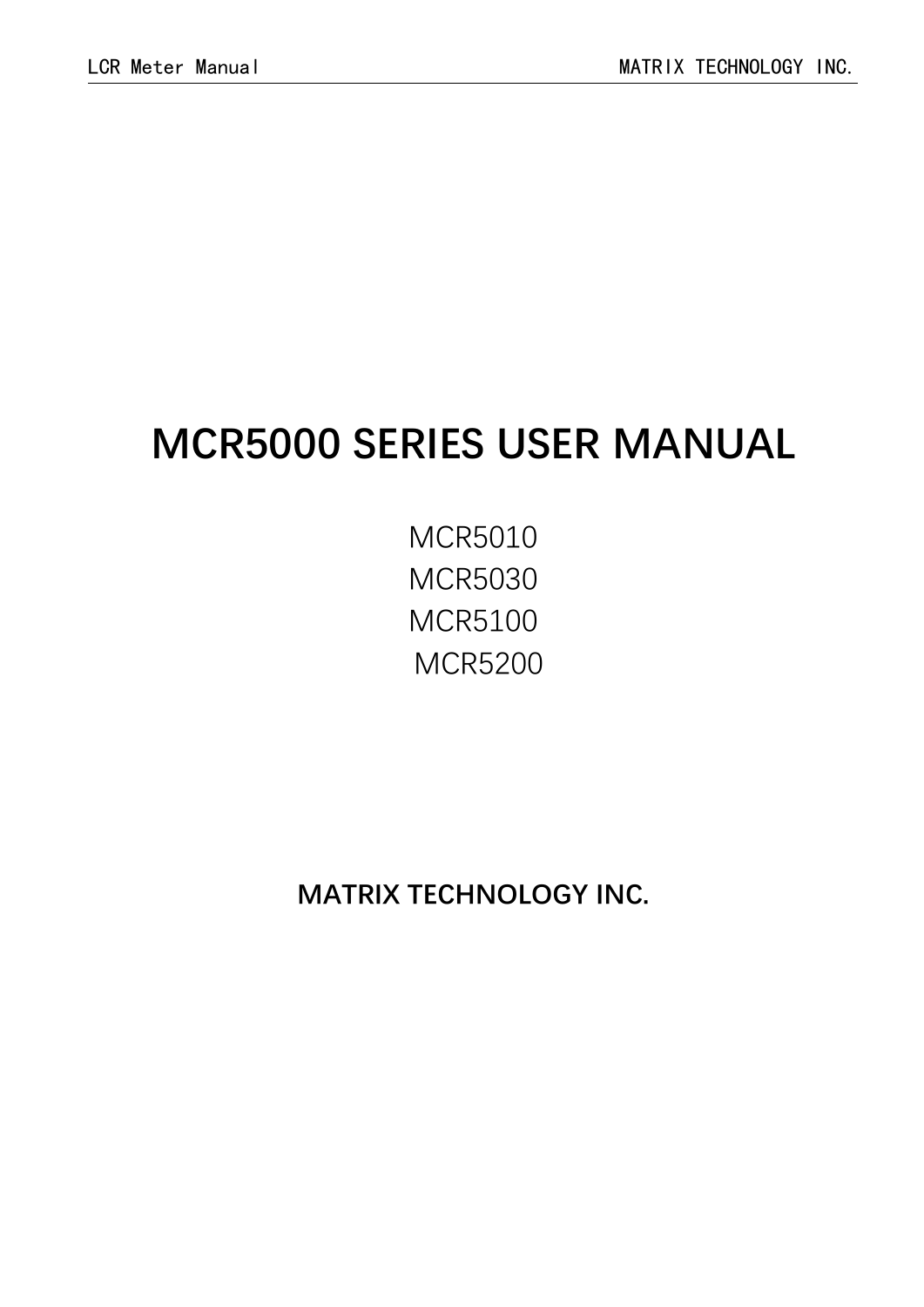Statement: in this paper, the content of the instrument. Our company have the right to the instrument performance, appearance, function, accessories, packing and so on to improve and improve without further instructions! The resulting manual do not agree with instruments of confusion, can contact us through the following ways.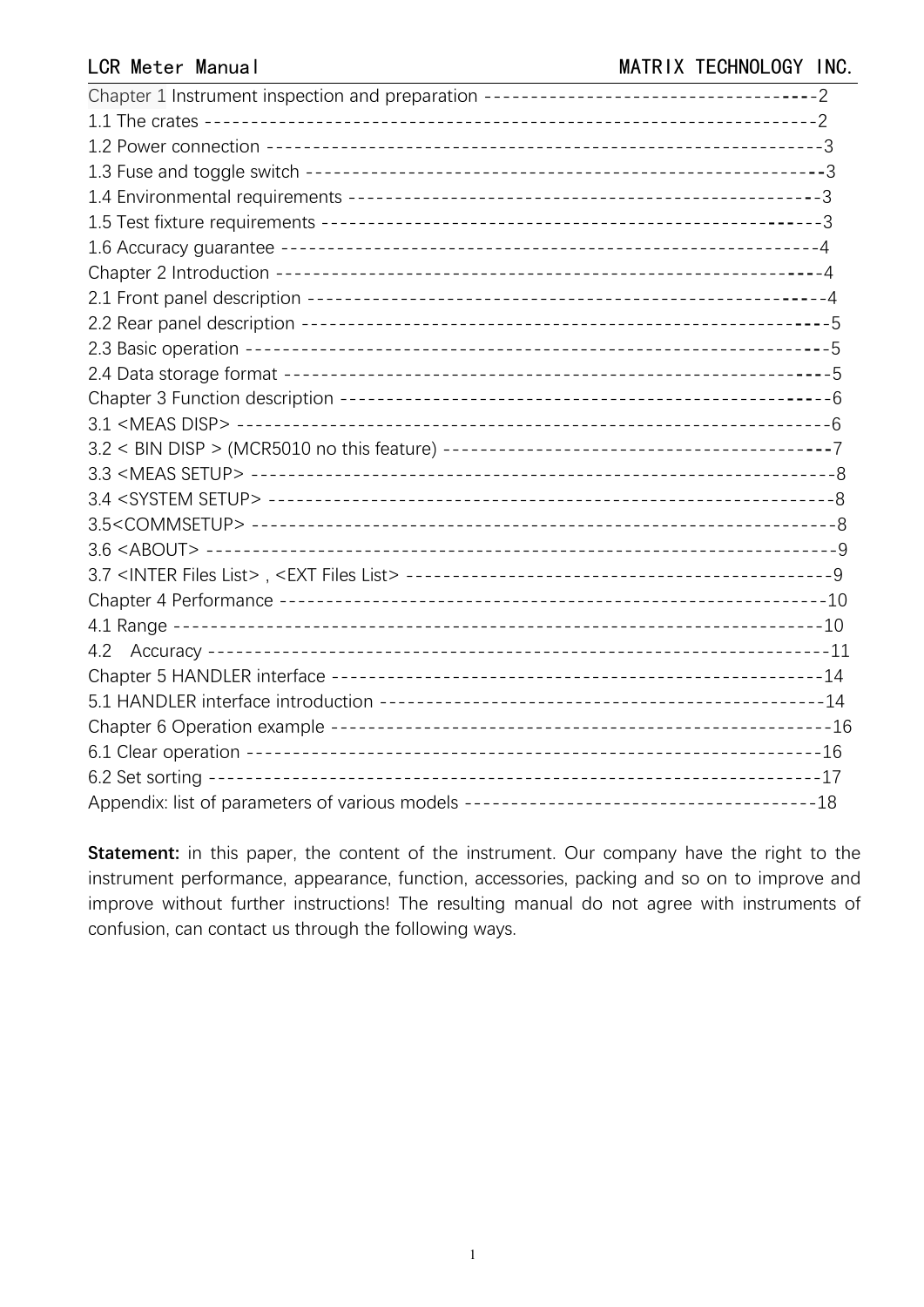# **Chapter 1 Instrument inspection and preparation**

Please be sure to check the receipt of the instrument, and must understand and have the condition before using the instrument.

1.1 The crates

- After receiving the product, it is found that the packing is badly damaged. Please keep it until it is normal for the whole machine and the accessories.
- Check the machine, if the instrument is damaged, please contact the dealer or the company in charge of the business.
- Please check the attachment, please check the attachment according to the packing list, if the attachment is missing or damaged, please contact your dealer or division to protect your rights and interests.

#### 1.2 Power connection

(1) Power supply voltage range:

100  $\sim$  120 Vac (The power supply of the instrument rear panel is selected as 110V display)

198  $\sim$  242 Vac (The power supply of the instrument rear panel is selected as 220V display)

- (2) Frequency range of power supply:  $47 \sim 63$  Hz.
- (3) Power supply range:  $>= 30 V A<sub>o</sub>$
- (4) Wire-L、Wire-N、Groud-E should be the same as the power plug of the instrument.

The instrument has been carefully designed to reduce the interference caused by the input of the AC power supply side, but still should try to make it in low noise environment, if you can not avoid, please install the power filter.

**Warning:** in order to prevent leakage of equipment or artificial damage, the user must ensure that the power supply to the earth ground reliable.

1.3 Fuse and toggle switch

Instrument factory has been equipped with a fuse, the user should use the company equipped with a fuse.

**Warning:** you should pay attention to the position of the toggle switch is consistent with the power supply voltage range of power on before.

#### 1.4 Environmental requirements

- $(1)$  Please do not use in the dust, vibration, direct sunlight, corrosive gases, such as the use of bad environment.
- $(2)$  Instrument is not used for a long time, please put it in the original packing box or similar to the box in the reservoir is 5 to 40 DEG C temperature, relative humidity is not more than 85% RH of the indoor ventilation, air should not contain harmful impurity in corrosion measurement instrument and should avoid direct sunlight.
- ( 3 ) Please ensure that the instrument is in good ventilation condition, do not plug the instrument cooling and ventilation holes.
- $(4)$  In particular, the instrument is connected with the test wire of the test piece to be far away from the strong electromagnetic field, so as not to interfere with the measurement.

### 1.5 Test fixture requirements

Please use the company's test fixture or test cable, the instrument test fixture or test cable should be kept clean, the test device pin to keep clean, to ensure that the test device and the fixture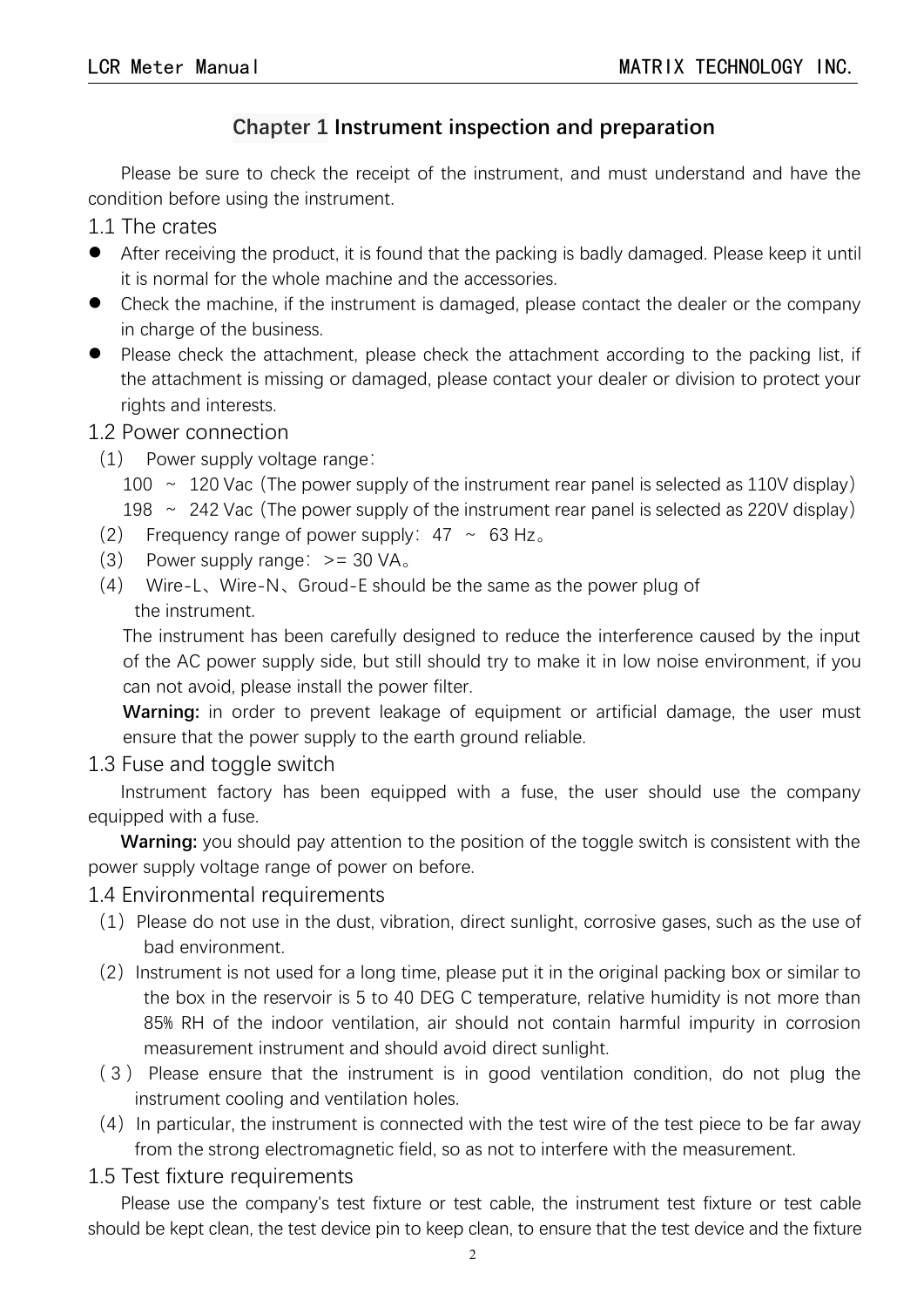is in good contact. The test fixture or test cable is connected to the HD, HS, LS and LD of the front panel of the instrument. The shield layer can be connected to the rear panel of the instrument, and the shield layer can be connected with the rear panel of the instrument.

User homemade or other company test fixtures or test cables may result in incorrect measurement results.





#### 1.6 Accuracy guarantee

- (1) In order to ensure the accurate measurement of the instrument, the heating time should be no less than 15 minutes.
- (2) Do not frequent switching equipment, in order to avoid confusion caused by internal data.
- (3) Correct open circuit and short circuit operation.

# **Chapter 2 Introduction**

A new generation of high precision and high stability of boutique MCR meter is MCR5010, MCR5100,MCR5200, the 4.3 inch 480\*272 TFT display screen, display classical and intuitionistic.

The series of equipment is highly applicable to the majority of manufacturers production inspection. And the series of equipment has a variety of output impedance model can be used for different manufacturers needs, its superior performance can be achieved business standards and military standards of a variety of tests (such as IEC and MIL).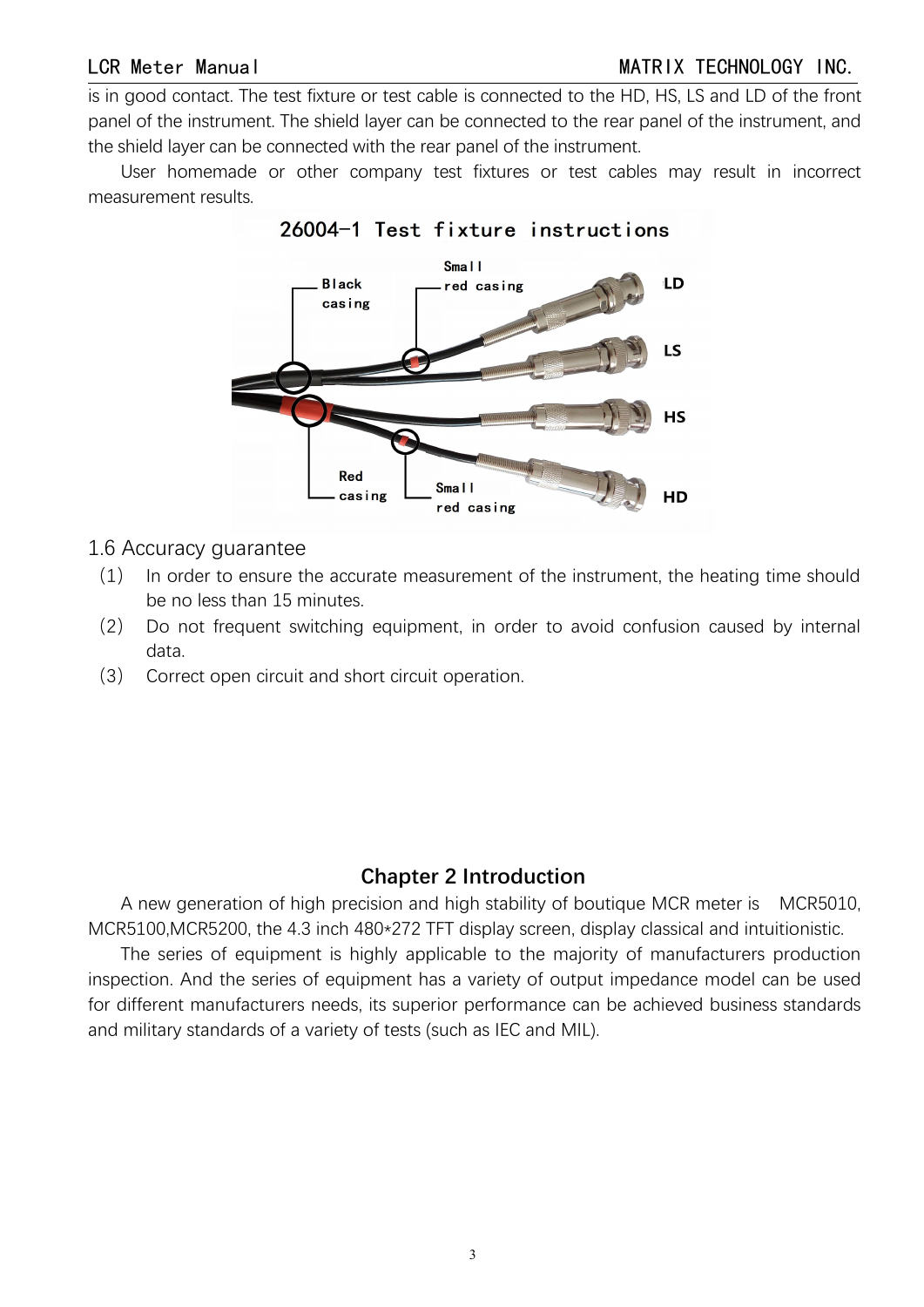# 2.1 Front panel description



- 
- 1. Power switch 2. Instrument type label
- 3. USB interface 4. Tool key
	-
- 5. Test terminal:LD、LS、HS、HD 6. 4.3 inch TFT LCD screen
- 7. Soft-key
- 8. Direction key
- 9. PASS light, Qualified judgment lamp
- 10. FAIL light, Failure product judgment lamp
- 11. MEAS, Measurement display page shortcut key
- 12. SETUP, Measurement set page shortcut key
- 13. SYSTEM, System settings page shortcut keys
- 14. FILE, File management page shortcuts
- 15. TRIG, Trigger measure key 16. ESC, Cancel key
- 17.  $\leftarrow$ , Backspace key, used to delete the previous input
- 18. OK, Confirm input key
- 19. Alphanumeric keypad symbols
- 2.2 Rear panel description



- 1. RS232C, serial port 2. USB DEVICE
- 
- 
- 
- 
- 
- 
- 
- 3. Earphone port 4. FOOT.C, Foot switch interface
- 
- 5. Ground 6. Power switch (110V/220V)
- 7. Power supply socket
- 8. Extended interface
- 9. HANDLER, Sorting interface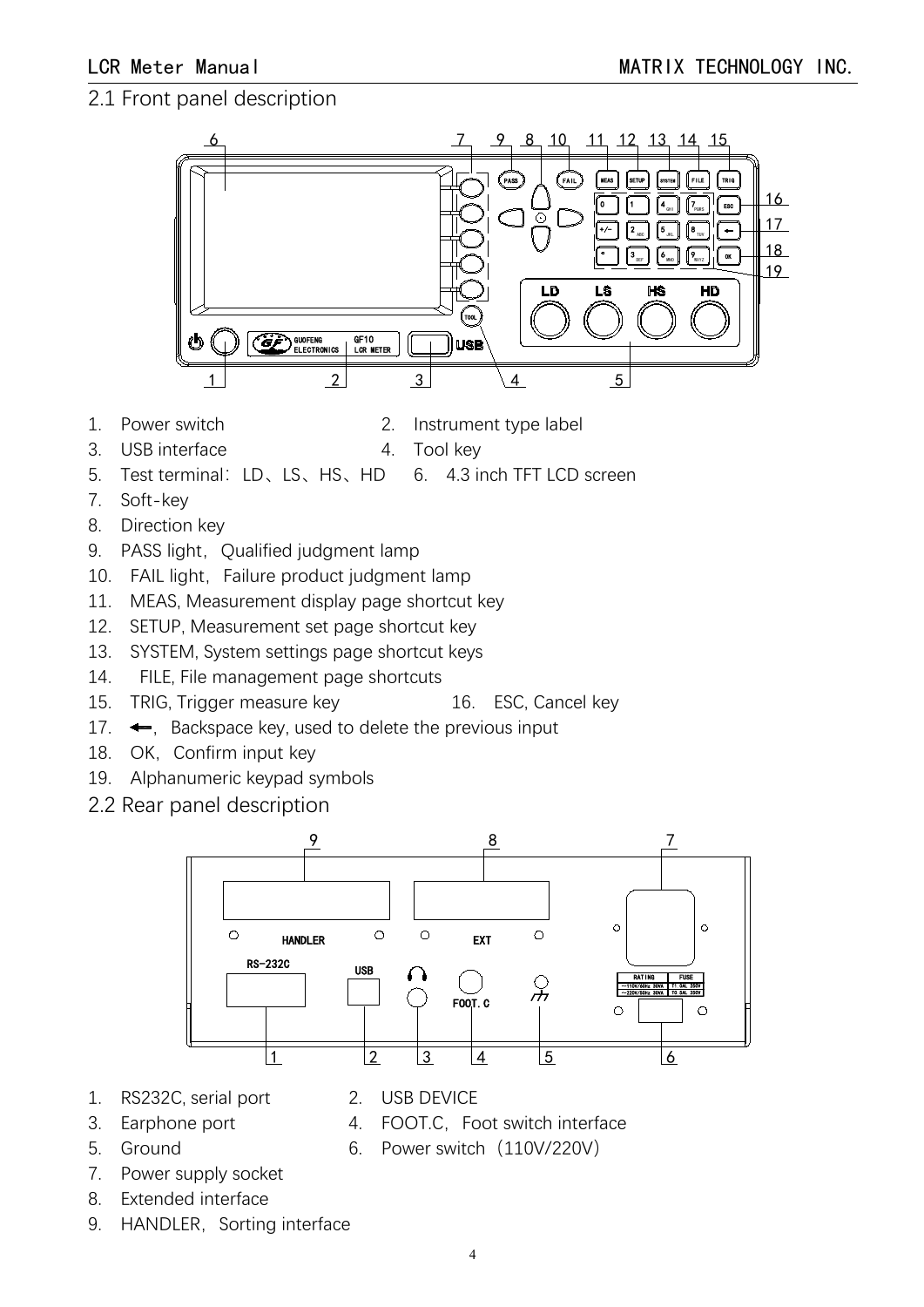### 2.3 Basic operation

- 1. Direction key: used to move the cursor.
- 2. Soft keys, used to change the parameters set of features.
- 3. Shortcut menu: MEAS, SETUP, SYSTEM, FILE, press directly into the < MEAS DISP >, < MEAS SETUP >, < SYSTEM SETUP >, < INTER/EXT FilesList> function page settings. **Reminder:** when in < MEAS DISP > page, and the cursor in < MEAS DISP >, press MEAS key, < MEAS DISP > page test results will be full screen display.
- 4. TOOL: Tool key, In each function page tool will be different. When the short press TOOL key, key area will be a corresponding tool operation, short press TOOL key again, the tools menu disappear.

When long press tool button for one second, the instrument into the key lock state, pressing other keys invalid; again the press tool button for one second instrument will remove key lock state.

# 2.4 Data storage format

USB storage, use the TOOL key in the measurement of the page, there will be data storage function. The basic form is as follows:

 $<$ A>,  $<$ B>[,  $<$ COMP>]

A, B is the first & second parameter measurement results, scientific counting method to save. <COMP> is the sorting result, MCR5010 has no sorting function.

| <b>COMP</b> | Explain    |
|-------------|------------|
|             | OUT        |
|             | BIN 1      |
| 2           | BIN 2      |
| 3           | BIN 3      |
|             | <b>AUX</b> |
| 5           | No         |
|             | comparison |

# **Chapter 3 Function description**

# 3.1 <MEAS DISP>

The page can be set as follows:

MEAS DISP softkey : press this key into  $\leq$  MEAS DISP > page.

BIN DISP softkey : press this key into <BIN DISP> page.(MCR5010 no such function)

MULTI PARA. Softkey: press this key into <MULTI PARA. DISP> page.(only MCR5200 has this

function)

Quick Clear: press this key to SHORT & OPEN all frequency points.

FUNC: MCR5010/MCR5030/MCR5100/MCR5200 can set parameters:

Cs-D,Cp-D,Ls-Q,Lp-Q,Rs-Q,Rs-D,Rp-Q,Rp-D,R-X,Zs-θ,Zs-r;

Parameter implication:

Cs: Capacitance (series equivalent mode)

Cp: Capacitance (parallel equivalent mode)

Ls: Inductance (series equivalent mode)

Lp: Inductance (parallel equivalent mode)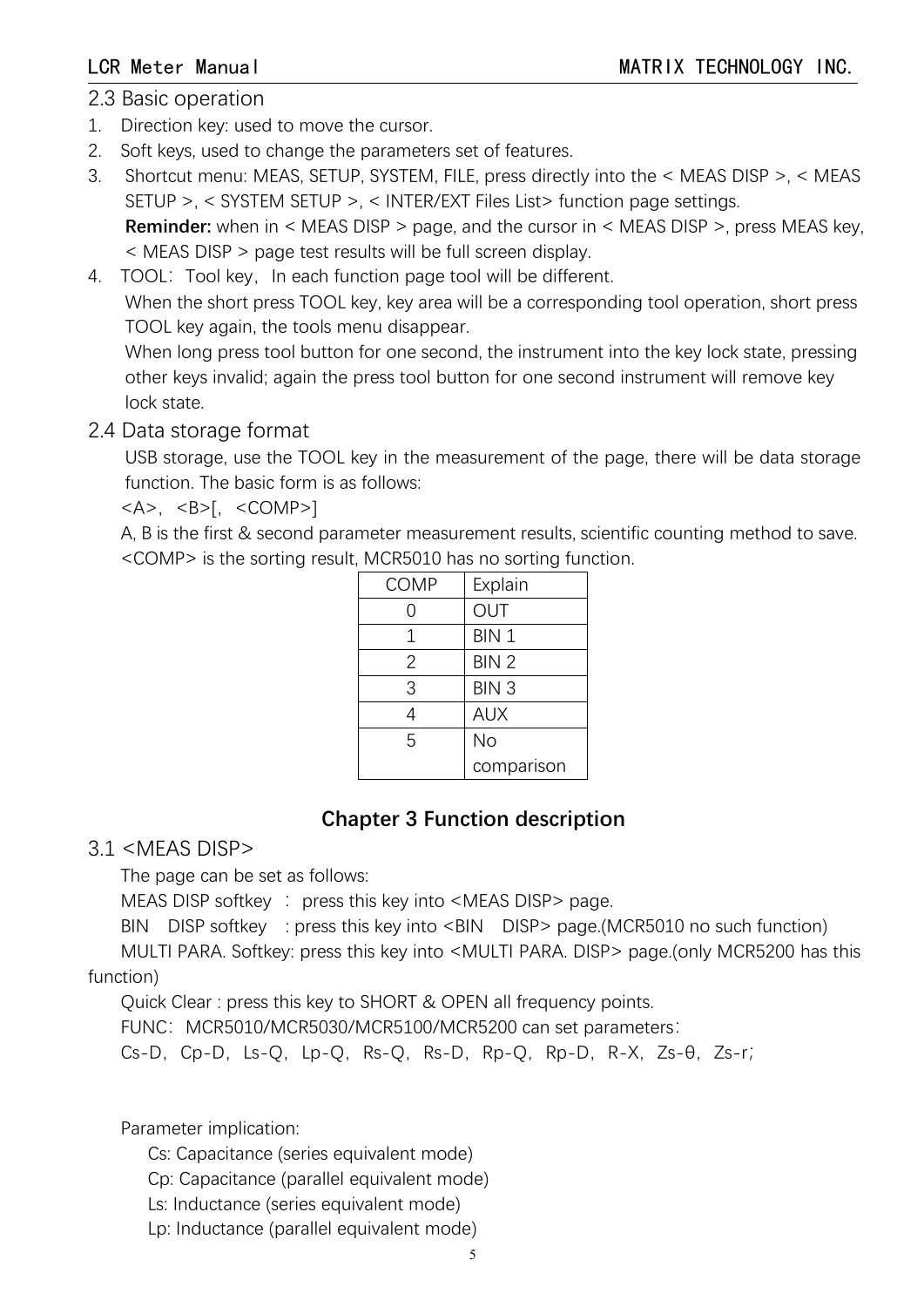Rs: Series equivalent resistance(ESR)) Rp: Parallel equivalent resistance(EPR) D : loss Q : quality factor R : resistance X : reactance Zs: Series equivalent impedance θ: angle r : angle RANGE: AUTO, HOLD, INCR +, DECR -FREQ: Set frequency MCR5010 : 100Hz,120Hz,1kHz,10kHz,

MCR5030:100Hz,120Hz,1kHz,10kHz,20kHz,30kHz

- MCR5100: 40Hz、50Hz、60Hz、80Hz、100Hz、120Hz、150Hz、200Hz、250Hz、300Hz、 400Hz、500Hz、600Hz、800Hz、1kHz、1.2kHz、1.5kHz、2kHz、2.5kHz、 3kHz、4kHz、5kHz、6kHz、7.5kHz、10kHz、12kHz、15kHz、20kHz、25kHz、 30kHz、40kHz、50kHz、60kHz、75kHz、100kHz
- MCR5200: 40Hz、50Hz、60Hz、80Hz、100Hz、120Hz、150Hz、200Hz、250Hz、300Hz、 400Hz、500Hz、600Hz、800Hz、1kHz、1.2kHz、1.5kHz、2kHz、2.5kHz、 3kHz、4kHz、5kHz、6kHz、7.5kHz、10kHz、12kHz、15kHz、20kHz、25kHz、 30kHz、40kHz、50kHz、60kHz、75kHz、100kHz、120kHz、150kHz、200kHz

SPEED : FAST、MED、SLOW

LEVEL : 1V, 0.3V, 0.1V

 $COMP : ON$ , Open the comparison function

OFF, Close comparison function

BIN DISP, press this key into <BIN DISP> page

Test result display area:

FONT SMALL/LARGE,press this key to change the font size.

DISP ON/OFF,press this key to open or close test results display

DEV OFF/ABS/% :

the deviation function only for the main parameters, there are 3 ways:OFF、ABS、% (MCR5010 no this feature)

OFF: Normal display mode

ABS: Absolute deviation display mode

The absolute deviation of the measured value of the current component minus the preset nominal value. The absolute deviation of the calculation formula is as follows:  $\triangle$ ABS = X – Y

Among them,  $X$  is the measured value of the current measured,  $Y$  is set to the nominal value.

% : Percentage deviation display mode

The percentage deviation is the percentage of the nominal value of the measured value of the current component and the difference between the predetermined nominal value. The calculation formula of the percentage deviation is as follows: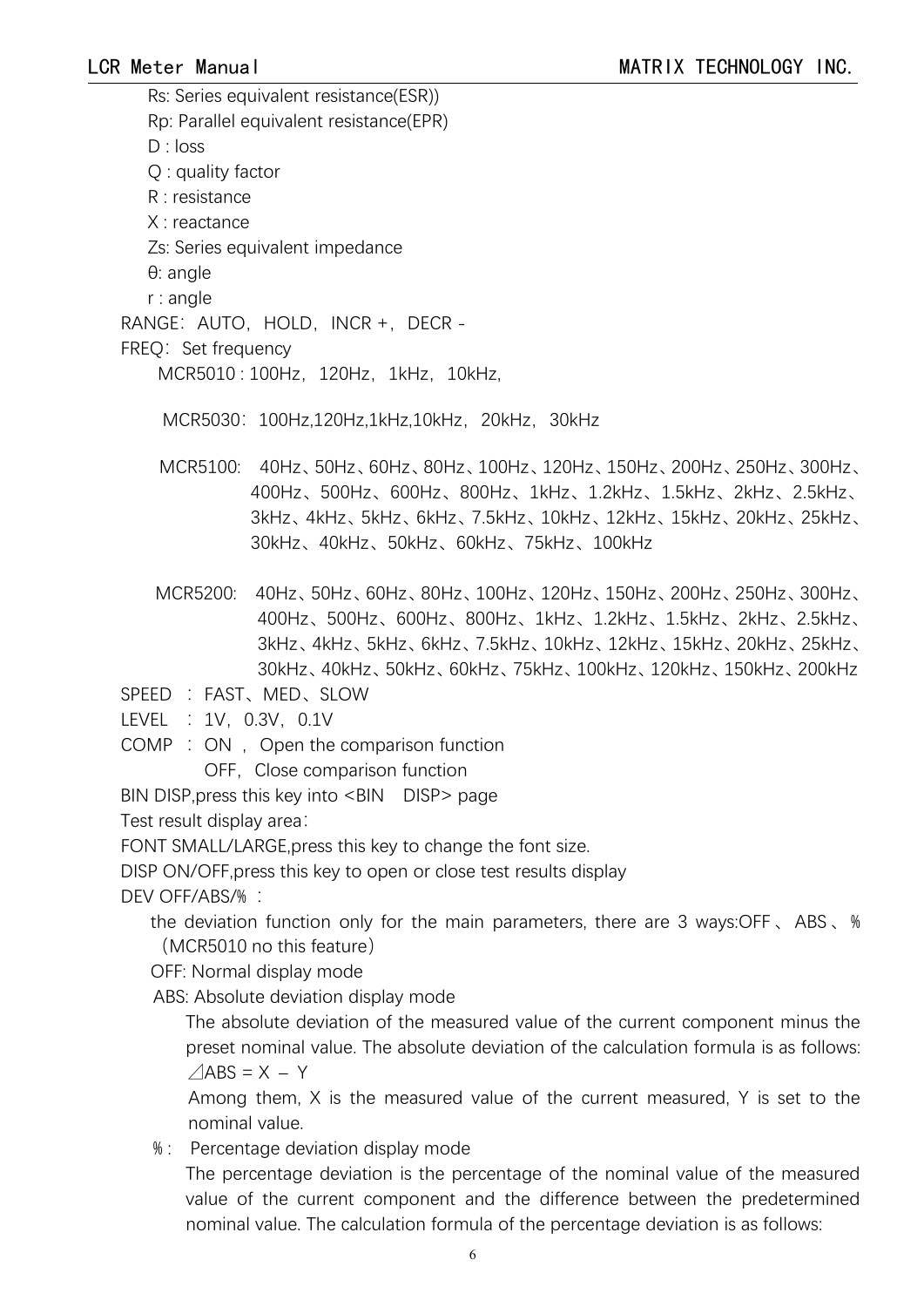| $\angle 1\% = (X - Y) / Y \times 100$ [%] |  |  |  |  |  |
|-------------------------------------------|--|--|--|--|--|
|-------------------------------------------|--|--|--|--|--|

Among them, X is the measured value of the current measurement, Y for the set of the nominal value.

Vm ON/OFF : Open or close voltage monitoring function

Im ON/OFF : Open or close current monitoring function

3.2 < BIN DISP > (MCR5010 no this feature)

This page can be set as follows:

COMP  $ON/OFF$  : to open or close the comparison function

AUX ON/OFF : to open or close AUX.

AUX is the main parameter is qualified, and the Deputy parameter is not qualified.

- COUT ON/OFF  $\div$  to open or close the counting function
- NOMINAL : By using digital key and softkey input. (the reference value for the comparison of the main parameters)

MODE Δ% / ABS : to choice the comparison mode.

Δ% :Relative percentage mode

ABS :Absolute value comparison mode

LOW and HIGH : Through digital key, the OK key and the softkey input.

Test result display area: DISP ON/OFF;DEV OFF/ABS/%(Same as in 3.1)

3.3 <MEAS SETUP>

This page can be set as follows:

ResSource : 30Ω/100Ω,Select output resistance mode

- AVERAGE : 1~255.By using digital key input or softkey "INCR+" and "DECR -".
- RangeDwell : Range delay. 0~6000ms.By using digital key input or softkey "INCR+" and "DECR  $-$ ".

TrigSource : INT, EXT. (Trigger mode)

- TrigDelay : 0~6000ms.By using digital key input or softkey "INCR+" and "DECR -".
- TrigEdge : RISING,FALLING .The rising edge of the trigger; the falling edge of the trigger
- Handler : CLEAR, HOLD, PULSE. Sorting signal mode
- PulseWidth : 1~9999ms.(pulse width)

### 3.4 <SYSTEM SETUP>

This page can be set as follows:

Theme : TRAD-BLUE, TRAD BLACK, BLACKISH GREEN. (Display style)

- Language  $\therefore$  English、中文 . (Language environment)
- Key Tone : ON, OFF. Open or close button sound

ToneSour: MASTER,EARPHONE,ALL.(Buzzer mode,EARPHONE socket is optional)

- PassTone : OFF,LONG,SHORT,TWO SHORT
- FailTone : OFF,LONG,SHORT,TWO SHORT

ParaSave : AUTO SAVE, AUTO LOAD, NO SAVE

- AUTO SAVE: This feature will save the settings of the measurement parameters in real time, the next boot state will be the same as the last shutdown.
- $\bullet$  AUTO LOAD : Automatically invokes the last loaded internal file.
- NO SAVE : Each boot display parameters for the default configuration of the instrument.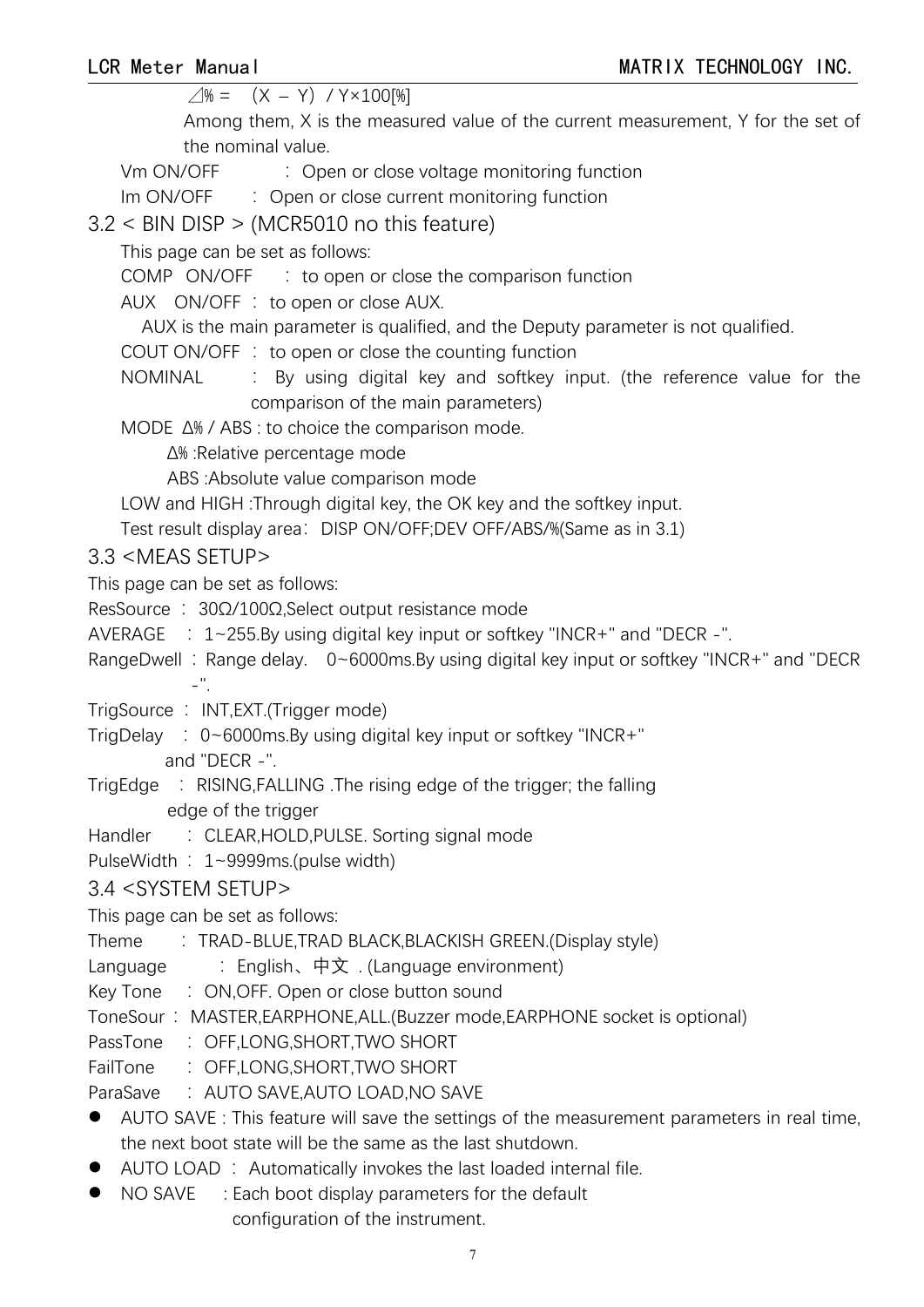PassWord : OFF,LOCK SYSTEM,LOCK FILE,MODIFY,SAVE TO U\_DISK

- OFF : No password
- LOCK SYSTEM : File and boot need password to perform the operation
- LOCK FILE : File requires a password to perform the operation
- MODIFY : Modify password.

Factory default password : 0010(MCR5010)

#### 0100(MCR5100)

#### 0200(MCR5200)

 SAVE TO U\_DISK : Save the password to U disk.For example, the password file named "0010.STA" (determined by the instrument model).When the instrument operation need to enter a password, can advance with password U disk plug the USB interface of the instrument, instrument will automatically detect the password file is valid, so as to achieve the purpose of lifting passwords.

# 3.5 <COMM SETUP>

This page can be set as follows:

Bus Mode : RS232C,GPIB,USBTMC,USBCDC

BaudRate : INCR+,DECR- (4800,9600,19200,38400,115200)

- Data Bit: 6,7,8
- Stop Bit: 1,2

Parity : None, Odd, Even

Tx Term: LF 0x0A,CR 0x0D,LFCR

GpibAddr : In the  $0-31$  value through the softkey or the number keys set.

3.6 <ABOUT>

Press [ABOUT SYSTEM] softkey into <ABOUT> page.

This page display instrument ID number and other registered information.

Soft key functions are as follows:

- Reset: press it to restart this instrument.
- Factory: Instrument returned to the factory status. Need to enter a password to confirm.
- Update: Push button upgrade system. Need to insert the U disk with the upgrade file
- EXIT: Return to < SYSTEM SETUP> page.
- 3.7 <INTER Files List> , <EXT FilesList>

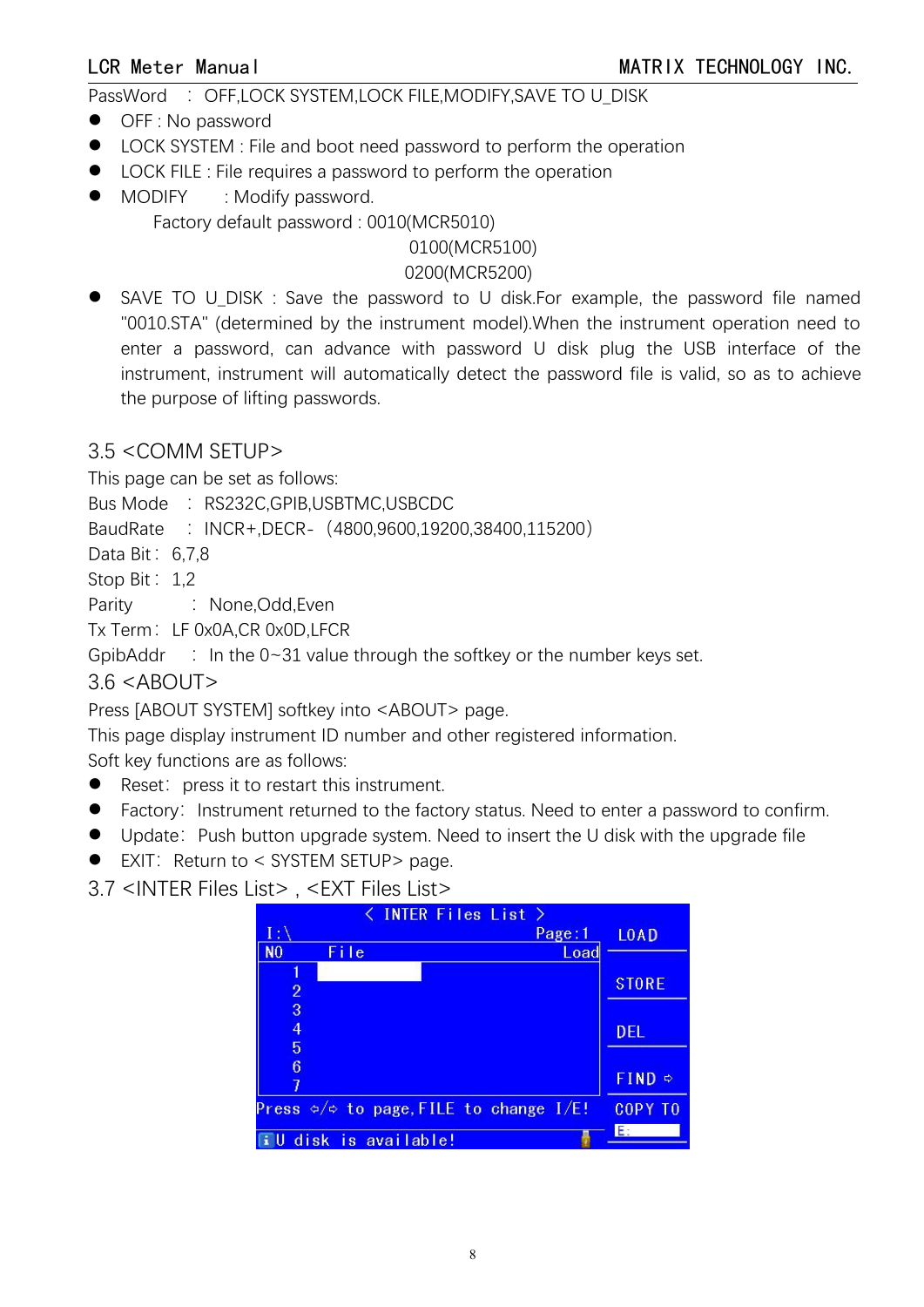| < EXT Files List ><br>$E:\Lambda$<br>Page: 1         | <b>LOAD</b>                 |
|------------------------------------------------------|-----------------------------|
| File/Folder                                          |                             |
|                                                      | <b>STORE</b>                |
|                                                      | <b>DEL</b>                  |
|                                                      | <b>PARENT</b><br><b>DIR</b> |
| Press $\Leftrightarrow$ to page, FILE to change I/E! | <b>COPY TO</b>              |
| i Use softkeys to select                             |                             |

The parameters set by the user in form of a file stored in the instrument internal non-volatile memory, when the next time you want to use the same settings, users do not need to set these parameters, only need to load the appropriate file, the last set of parameters are obtained. Thus greatly saving the time for the user to re set the parameters and improving the production efficiency.

Press FILE button to enter the < INTER Files List > page. Press the FILE key again to switch the internal / external file.

Operation procedure description:

- A. Review existing files
	- 1) By using the upper and lower keys, one by one look.<br>2) Use the left and right buttons, can look at the page.
	-
	- 3) Input file number keys corresponding to the serial number, then press the button [OK], can be directly read the required file.
- B. Follow these steps to save the parameter to the file.
	- 1) The number at the cursor to need to save the file, press [STORE] softkey;
	- 2) Select softkey [YES] into the next step, select the key [NO] cancel the save operation;

3) If step 2) select [YES], use the numeric keys to enter the file name and press [OK] to confirm. If the serial number is already in the file, you can override the file or cancel the operation according to the screen.

- C. Follow these steps to load the parameters set in the corresponding file.
	- 1) Press the FILE key to switch to the file management page.
	- 2) Move the cursor to the file location in the file list, or direct input file serial number.
	- 3) Press LOAD key.
	- 4) Select softkey YES, loading the current file, and return to the current page.
- D. Follow the steps for copying files to E (U disk).
	- 1) Insert the U disk into the instrument front panel USB interface.
	- 2) Move the cursor to the file, press the soft key "copy to E:"
	- 3) According to the screen, press the soft key "YES" to copy.
	- 4) If U disk file with the same file name, screen prompt the need to cover, according to the soft key "YES" to continue copying, press the soft key "NO", cancel the copy.

# **Chapter 4 Performance**

Specific reference to each model parameter table in the appendix. The following is part of the parameter description: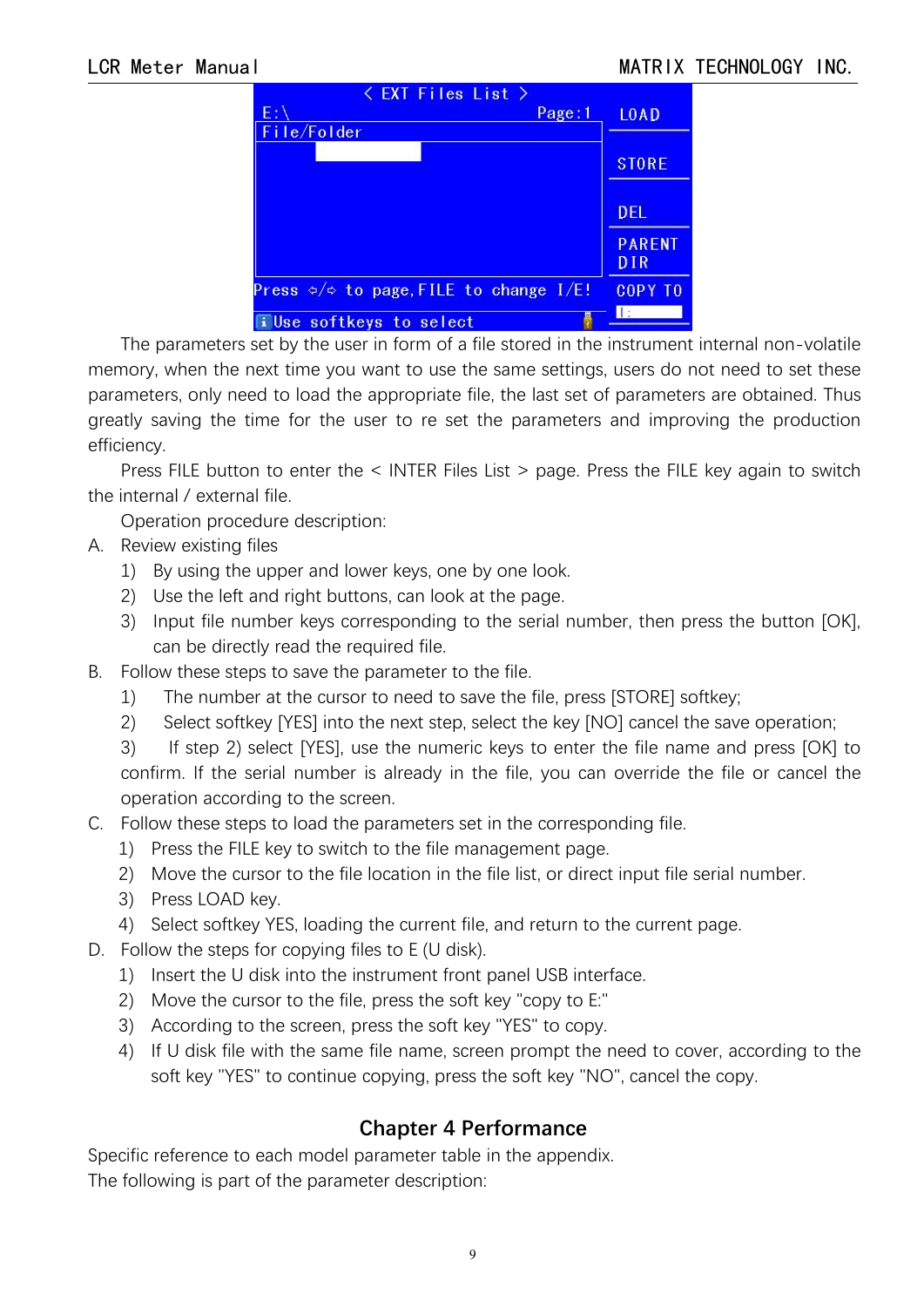#### 4.1 Range

In 100 ohm source resistance, using a total of 5 range: 31.6Ω, 100Ω, 1kΩ, 10kΩ,100kΩ In 30 ohm source resistance, using a total of 6 range :  $10\Omega$ ,  $30\Omega$ ,  $100\Omega$ ,  $1 \text{ k}\Omega$ ,  $10 \text{ k}\Omega$ ,100 k

 $\Omega$ 

The effective measurement range of each range is shown in the

following table.

Table 4-1 The range in 100Ω source resistance

| No.            | Range         | Effective                                 |
|----------------|---------------|-------------------------------------------|
|                | Resistance    | measurement                               |
|                |               | range                                     |
| 0              | $100 k\Omega$ | $100 \text{k}\Omega - 100 \text{M}\Omega$ |
| 1              | $10 k\Omega$  | $10k\Omega - 100k\Omega$                  |
| $\overline{2}$ | $1 k\Omega$   | $1k\Omega - 10k\Omega$                    |
| 3              | $100\Omega$   | $50\Omega - 1k\Omega$                     |
|                | $30\Omega$    | $0\Omega - 50\Omega$                      |

Table 4-2 The range in  $30\Omega$  source resistance

| No.            | Range         | Effective                 |
|----------------|---------------|---------------------------|
|                | Resistance    | measurement               |
|                |               | range                     |
| 0              | $100 k\Omega$ | $100k\Omega - 100M\Omega$ |
| $\mathbf{1}$   | $10 k\Omega$  | $10k\Omega - 100k\Omega$  |
| $\overline{2}$ | $1 k\Omega$   | $1k\Omega - 10k\Omega$    |
| 3              | $100\Omega$   | $100\Omega - 1k\Omega$    |
| 4              | $30\Omega$    | $15\Omega - 100\Omega$    |
| 5              | 10Ω           | $0\Omega - 15\Omega$      |

### 4.2 Accuracy

The accuracy of  $|Z|$ , L, C, R, X

The accuracy of Ae about  $|Z|$ , L, C, R, X is expressed by the following formula:  $A_e = \pm [A + (K_a + K_b + K_f) \times 100 + K_f] \times K_c$  [%]

A: Basic measurement accuracy (See Figure 4-1)

 $K<sub>a</sub>$ : Impedance scaling factor (See table 4-4), when using the impedance is less than 500 ohm .

 $K<sub>b</sub>$ : Impedance scaling factor (See table 4-4), when using the impedance is greater than 500 ohm.

 $K_c$ : Temperature factor (See table 4-5)

 $K<sub>i</sub>$ : Calibrated interpolation factor (See table 4-6)

 $K_i$ : Cable length factor (See table 4-7)

**C** Be careful: According to the impedance size, it is only one valid about Kb and Ka, and the other one is replaced by 0.

L, C, X accuracy conditions: D<sub>y</sub> (Measured value of D)  $\leq 0.1$ 

R accuracy conditions: Q<sub>x</sub> (Measured value of Q )  $\leq 0.1$ 

When 
$$
D_x \ge 0.1
$$
,  $A_e$  of L, C, X:  $A_e = A_e * \sqrt{1 + D_x^2}$ 

When  $Q_x \ge 0.1$ ,  $A_e$  of R :  $A_e = A_e * \sqrt{1 + Q_x^2}$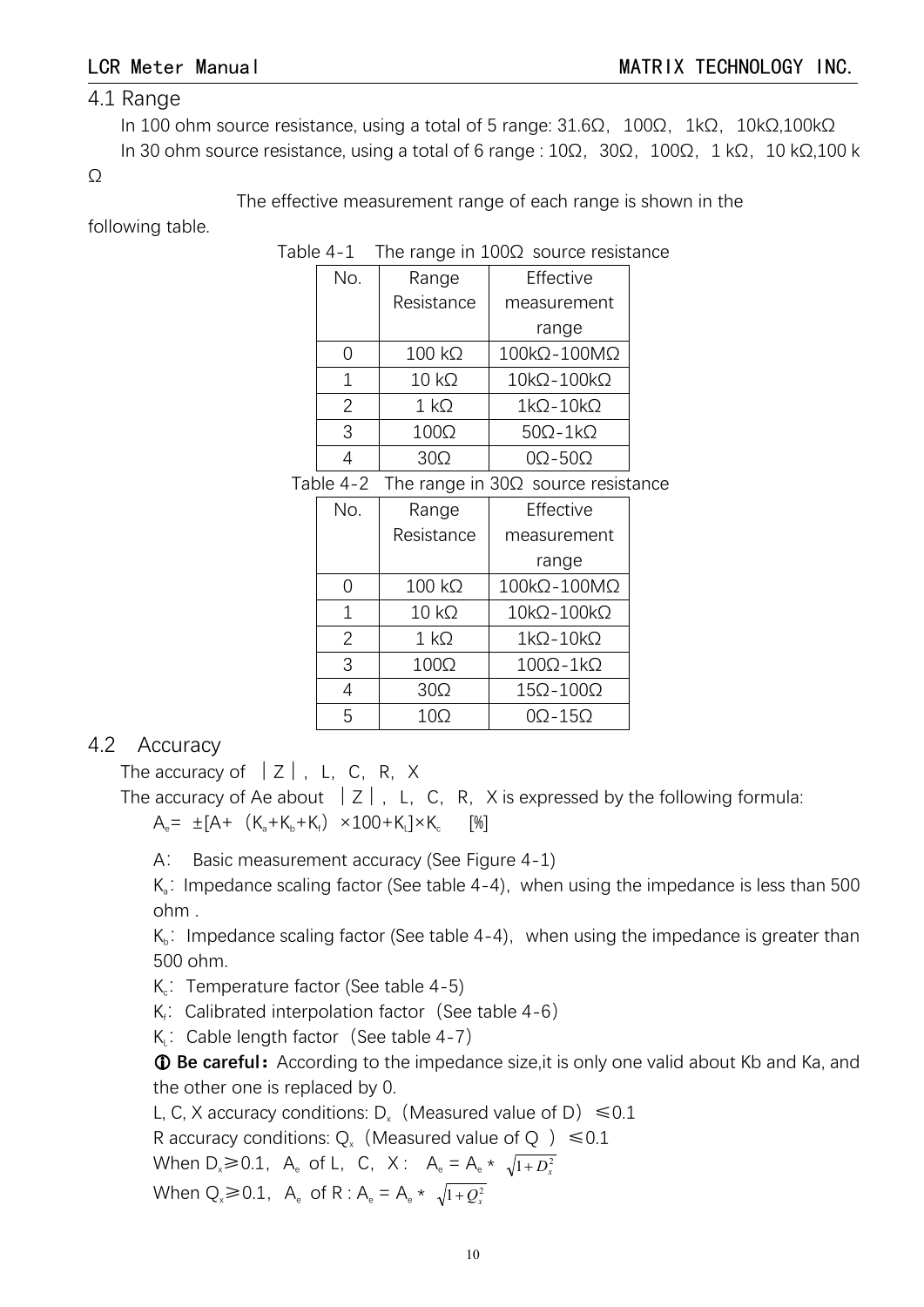#### Accuracy of D

The accuracy of De about D is expressed by the following formula:

 $D_e = \pm \frac{A_e}{100}$ When  $D \le 0.1$ ,  $D_e = D_e$ When  $D_x > 0.1$ ,  $D_e = D_e * (1 + D_x)$ 

Accuracy of **Q**

The accuracy of Qe about Q is expressed by the following formula:

 $Q_e = \pm \frac{Q_x \times D_e}{1 \mp Q_x \times D_e}$  $\mathbf{x} \times \mathbf{D}$ e  $Q_{\rm x} \times D_{\rm e}$  $\pm \frac{Q_x \times D_e}{Q_x \times D_e}$  $\times D_e$  $1\mp Q_x \times D_e$ Here, Qx is the test value of Q.

De is the accuracy of D

It is effective, when  $Q_x \times D_y \le 1$ 

Accuracy of**θ**

The accuracy of  $\theta$  is expressed by the following formula:

 $\theta e = \frac{180}{\pi} \times \frac{A_e}{100}$  [deg] [deg]

Accuracy of  $\mathsf{R}_P$ 

When D $_{\sf x}$ ≤0.1, the accuracy of R $_{\sf p}$  is expressed by the following formula:

 $R_{\rho} = \pm \frac{R_{px} \times D_e}{D_x \mp D_e}$  [ $\Omega$ ]  $\mp D_e$  $\times D_e$  [O] Here,  $\mathsf{R}_{\mathsf{px}}$  is the test value of  $\mathsf{R}_{\mathsf{p}}$  . [ $\Omega$ ]  $D<sub>x</sub>$  is the test value of D. D<sup>e</sup> is the accuracy of D

Accuracy of **R**<sub>s</sub>

When  $D_x \le 0.1$ , the accuracy of R<sub>s</sub> is expressed by the following formula:

 $R_{se} = X_x \times D_e$  [ $\Omega$ ]  $X_x = 2πfL_x = \frac{1}{2πfC_x}$ Here,  $X_x$  is the test value of X. [S]  $C_{x}$  is the test value of C. [F]  $L<sub>x</sub>$  is the test value of L. [H]  $D_{\rm e}$  is the accuracy of D, f is the test frequence.

#### **Accuracy factor**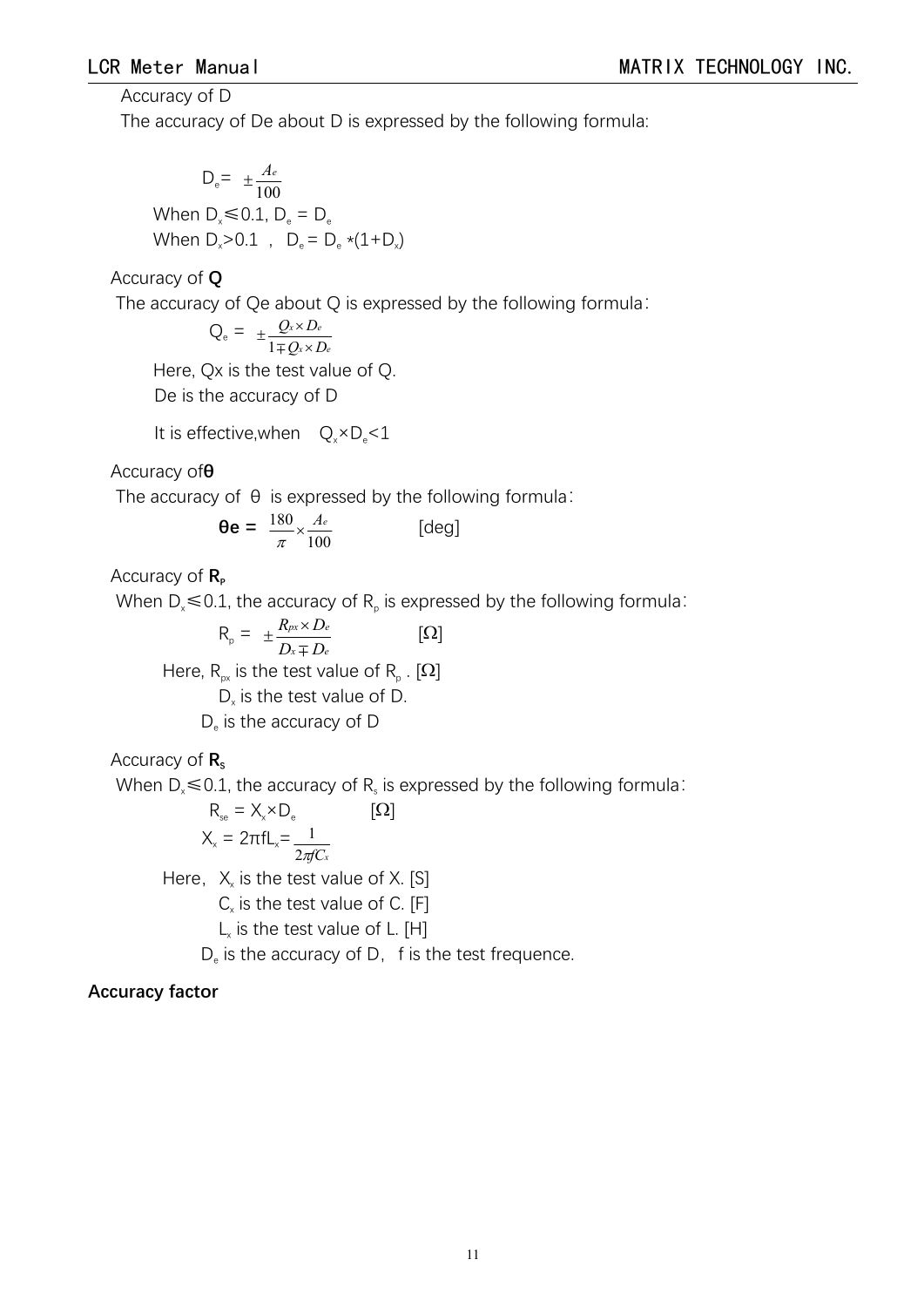

Figure 4-1 Basic measurement accuracy: A

Figure 4-1, in the junction line, can choose a smaller value. Figure 4-1, the value of the basic accuracy A selection method

is as follows:

0.1 (Smaller value) is the value of A ,when  $V_s=1V$  and the test speed is MED or SLOW .

0.2 (Larger value) is the value of A ,when  $V_s=1V$  and the test speed is FAST.

Test level correction factor: ArB (See table 4-3), According to Figure 4-1 select the basic accuracy A, A multiplied by Ar to get the level correction of the basic measurement accuracy. Here, Vs is the test signal voltage.

| Test signal voltage: | Accuracy correction |
|----------------------|---------------------|
|                      | factor: Ar          |
| 0.1V                 | 2.5                 |
| 0.3V                 | 15                  |
|                      |                     |

Table 4-3 Basic accuracy level correction factor

Table 4-4 Impedance scaling factor : $K_a$ ,  $K_b$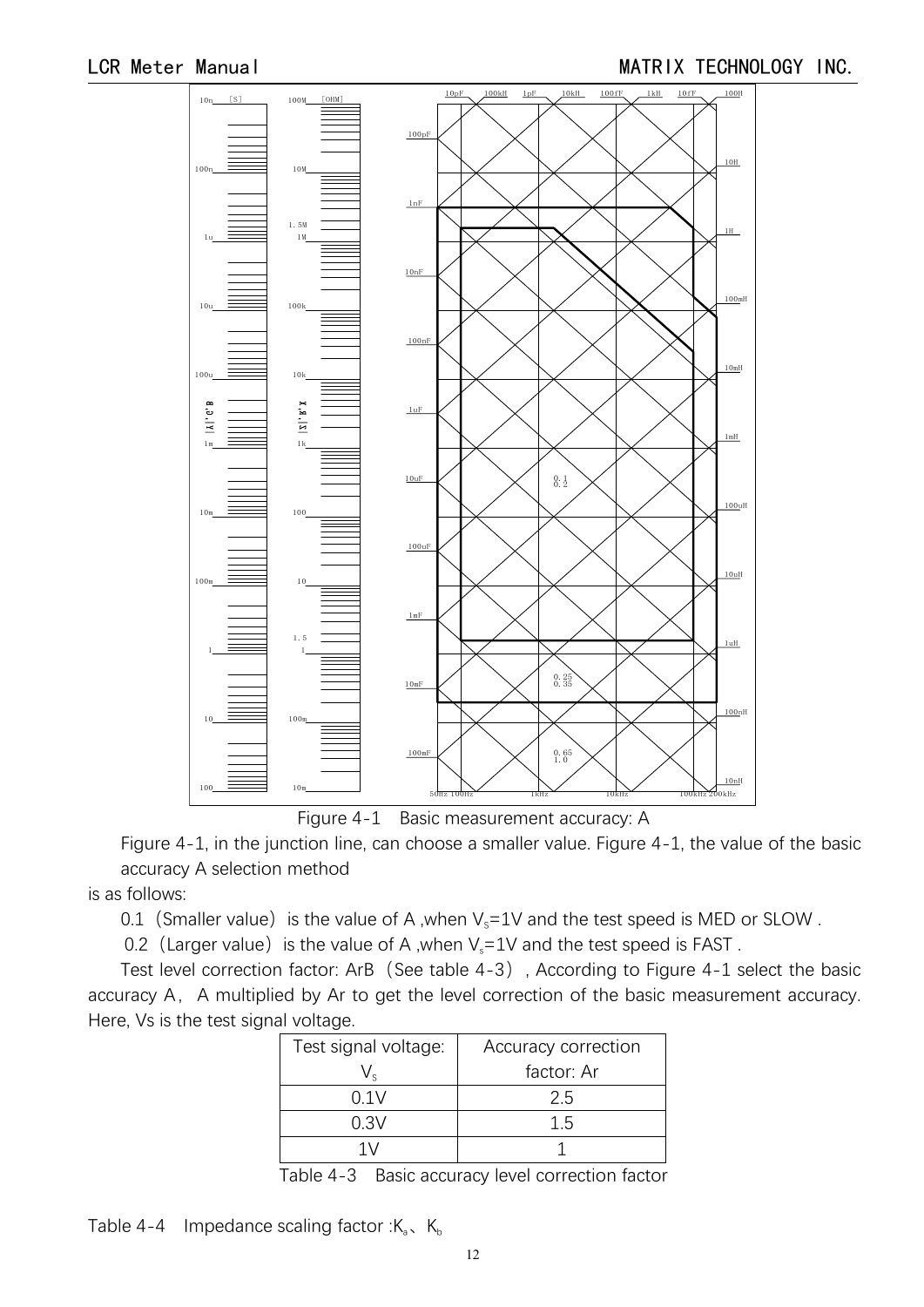#### LCR Meter Manual **MATRIX TECHNOLOGY INC.**

| spee<br>d  | frequency          | K <sub>a</sub> $(Zm < 500\Omega)$                                                          | $K_h$ (Zm > 500 $\Omega$ )                                           |  |
|------------|--------------------|--------------------------------------------------------------------------------------------|----------------------------------------------------------------------|--|
|            | fm<100Hz           | $\left(\frac{1\times10^{-3}}{ Z_m }\right)(1+\frac{200}{V_s})(1+\sqrt{\frac{100}{f_m}})$   | $Z_m[(1\times10^{-9})(1+\frac{70}{V_s})(1+\sqrt{\frac{100}{f_m}})]$  |  |
| MED,       | 100Hz≤fm           | $\frac{(1\times10^{-3})}{ Z_m }(1+\frac{200}{V_s})$                                        | $Z_m[(1\times10^{-9})(1+\frac{70}{V})]$                              |  |
| <b>SLO</b> | $\leq 100$ kHz     |                                                                                            |                                                                      |  |
| W          | $fm$ > $100$ $k$ H | $\frac{(1\times10^{-3})}{ Z_{m} }(2+\frac{200}{V_{s}})$                                    | $Z_m[(3\times10^{-9})(1+\frac{70}{V})]$                              |  |
|            |                    |                                                                                            |                                                                      |  |
|            | fm<100Hz           | $\left(\frac{2.5\times10^{-3}}{ Z_m }\right)(1+\frac{400}{V_s})(1+\sqrt{\frac{100}{f_m}})$ | $ Z_m (2\times10^{-9})(1+\frac{100}{V_s})(1+\sqrt{\frac{100}{f_m}})$ |  |
|            | 100Hz≤fm           | $\left(\frac{2.5\times10^{-3}}{ Z_{\text{m}} }\right)(1+\frac{400}{V_{\text{s}}})$         | $ Z_m (2\times10^{-9})(1+\frac{100}{V})$                             |  |
| FAST       | $\leq 100$ kHz     |                                                                                            |                                                                      |  |
|            | $fm$ > $100$ $k$ H | $\left(\frac{2.5\times10^{-3}}{ Z_m }\right)(2+\frac{400}{V_s})$                           | $Z_m[(6\times10^{-9})(1+\frac{100}{V})]$                             |  |
|            | Z                  |                                                                                            |                                                                      |  |

Here, fm: Test frequency . [Hz]

 $Zm$ : Measured impedance.  $[\Omega]$ 

Vs: Test signal voltage .[ $mV_{rms}$ ]

Table 4-5 Temperature factor: K.

| Temperatur<br>and the company |   |  |  |  |  |  |
|-------------------------------|---|--|--|--|--|--|
| $\sim$<br>e                   |   |  |  |  |  |  |
|                               | ີ |  |  |  |  |  |

Table 4-6 Calibrated interpolation factor : Kf

| Test frequency                                           |  |
|----------------------------------------------------------|--|
| Typical frequency (Direct calibration) $\vert 0 \rangle$ |  |
| Atypical frequency (Interpolation 0.0003                 |  |
| calibration)                                             |  |

Note:At present, all types of frequency point is the typical frequency.

| Table 4-7 Cable length factor |  |
|-------------------------------|--|
|-------------------------------|--|

|                   |    | Cable length                        |                                  |  |  |  |  |
|-------------------|----|-------------------------------------|----------------------------------|--|--|--|--|
| Test signal level | 0m | 1m                                  | 2m                               |  |  |  |  |
| 0.1Vrms , 0.3Vrms |    | $2.5 \times 10^{-4}(1 + 0.05$ fm)   | $5 \times 10^{-4} (1 + 0.05$ fm) |  |  |  |  |
| 1Vrms             |    | $2.5 \times 10^{-3} (1 + 0.016$ fm) | $5 \times 10^{-3} (1 + 0.05$ fm) |  |  |  |  |

Here, FM is the test signal frequency. [kHz]

### **Chapter 5 HANDLER interface**

5.1 HANDLER interface introduction

.

The interface is used to output the sorting result to the industrial control machine, so as to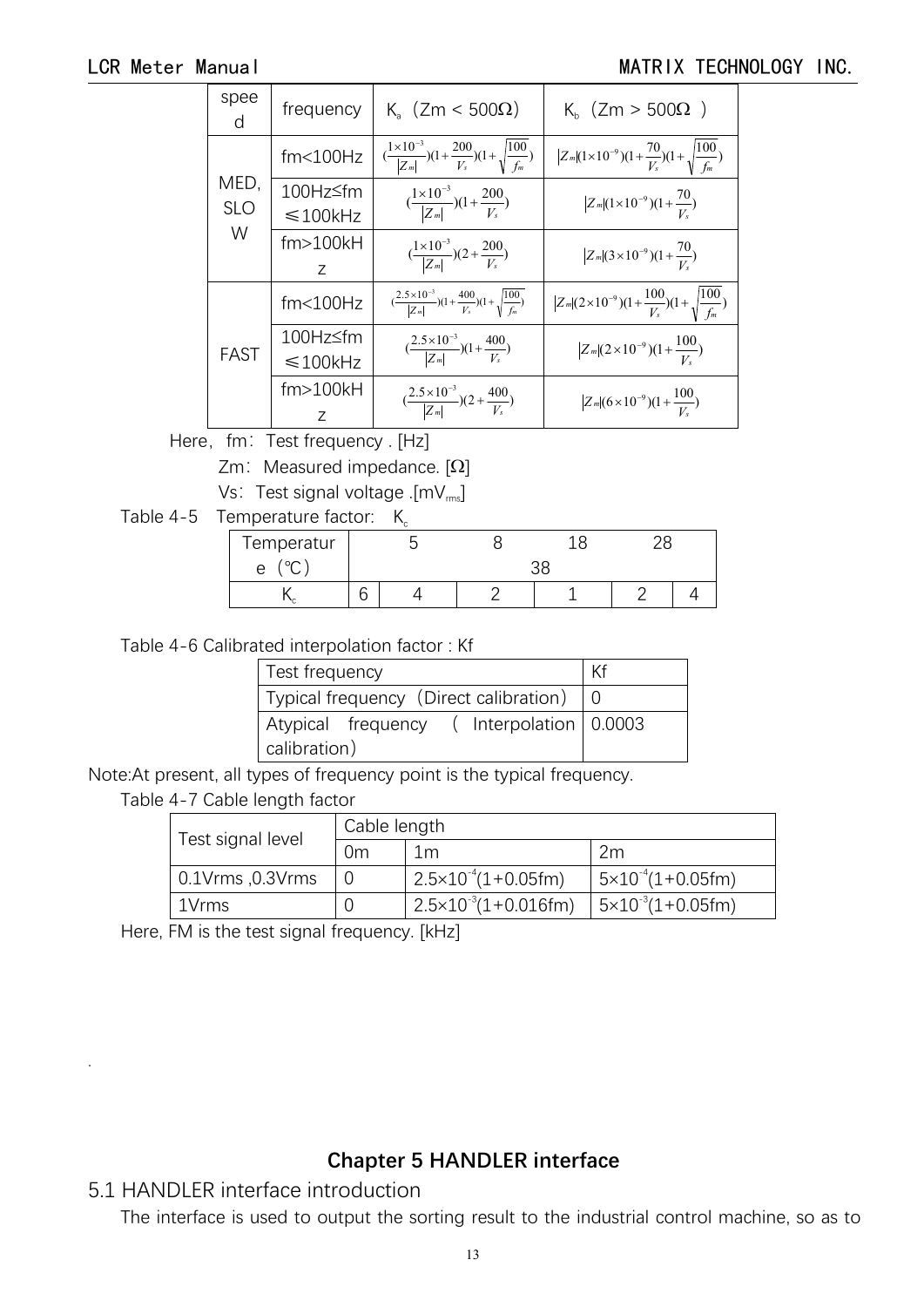realize the automatic sorting test.

Table 5-1 Pin definition table for Handler interface

| Pin          | Signal      | Described                                                                                                                                                                                                                                                                       |
|--------------|-------------|---------------------------------------------------------------------------------------------------------------------------------------------------------------------------------------------------------------------------------------------------------------------------------|
| number       | name        |                                                                                                                                                                                                                                                                                 |
| $\mathbf 1$  | /P1         | Sorting result output.                                                                                                                                                                                                                                                          |
| $\mathbf{2}$ | /P2         | All signal with pull up resistor collector output. Up pull supply can                                                                                                                                                                                                           |
| 3            | /P3         | choose the internal +5V power supply, or external power supply                                                                                                                                                                                                                  |
| 10           | /NG         | EXTV (factory default).                                                                                                                                                                                                                                                         |
| 11           | /AUX        | The internal pull resistor is $4.7k\Omega$ .                                                                                                                                                                                                                                    |
| 12,13        | /EXT.TRIG   | The rising edge of this signal triggers the instrument to measure.<br>The pulse width is more than $1\mu s$ , the low level of a driving current                                                                                                                                |
|              |             | is about 5-10mA.                                                                                                                                                                                                                                                                |
| 16,17,18     | $+5V$       | Internal +5V power output:<br>Users generally do not recommend the use of internal power supply<br>equipment, if you have to use, please ensure that the use of the<br>current is less than 0.3A, and the signal line away from the source of<br>interference.                  |
| 27,28        | <b>EXTV</b> | An external DC power supply for sorting interface signals is<br>accessed from here. If you want to use the internal +5V power<br>supply, need to change the jumper settings.                                                                                                    |
| 30           | /IDX        | /IDX valid after A/D conversion.<br>When the signal is valid, the automatic test machine is allowed to<br>move the next element to the position where it is to be measured.<br>However, the current measurement results have to wait until /EOM<br>is valid, then it is output. |
| 31           | /EOM        | End Of Measurement:<br>When the measured data and the comparison results are valid, the<br>signal is valid.                                                                                                                                                                     |
| 34,35,36     | <b>COM</b>  | Reference to external power EXTV.<br>When the Handler interface output signal using the internal power<br>supply, the instrument's internal GND will be connected with the<br>COM.                                                                                              |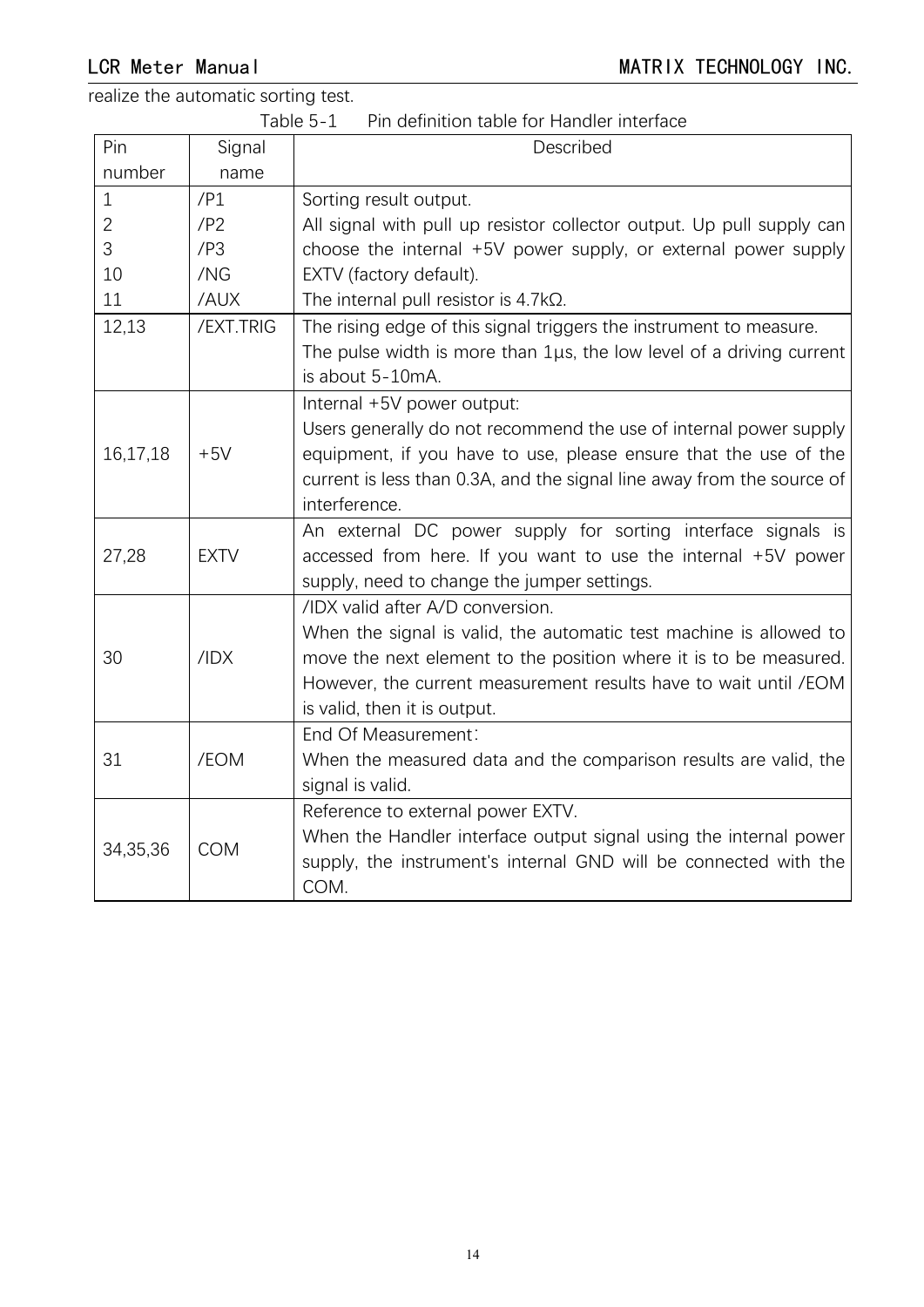





#### Description:

| Time                                     | Minimum | Maximum value          |
|------------------------------------------|---------|------------------------|
|                                          | value   |                        |
| T1 : Trigger pulse width                 | 1us     |                        |
| T2 : Measurement start delay time        | 200us   | Display time $+200$ us |
| T3: Trigger wait time after / EOT output | Ous     |                        |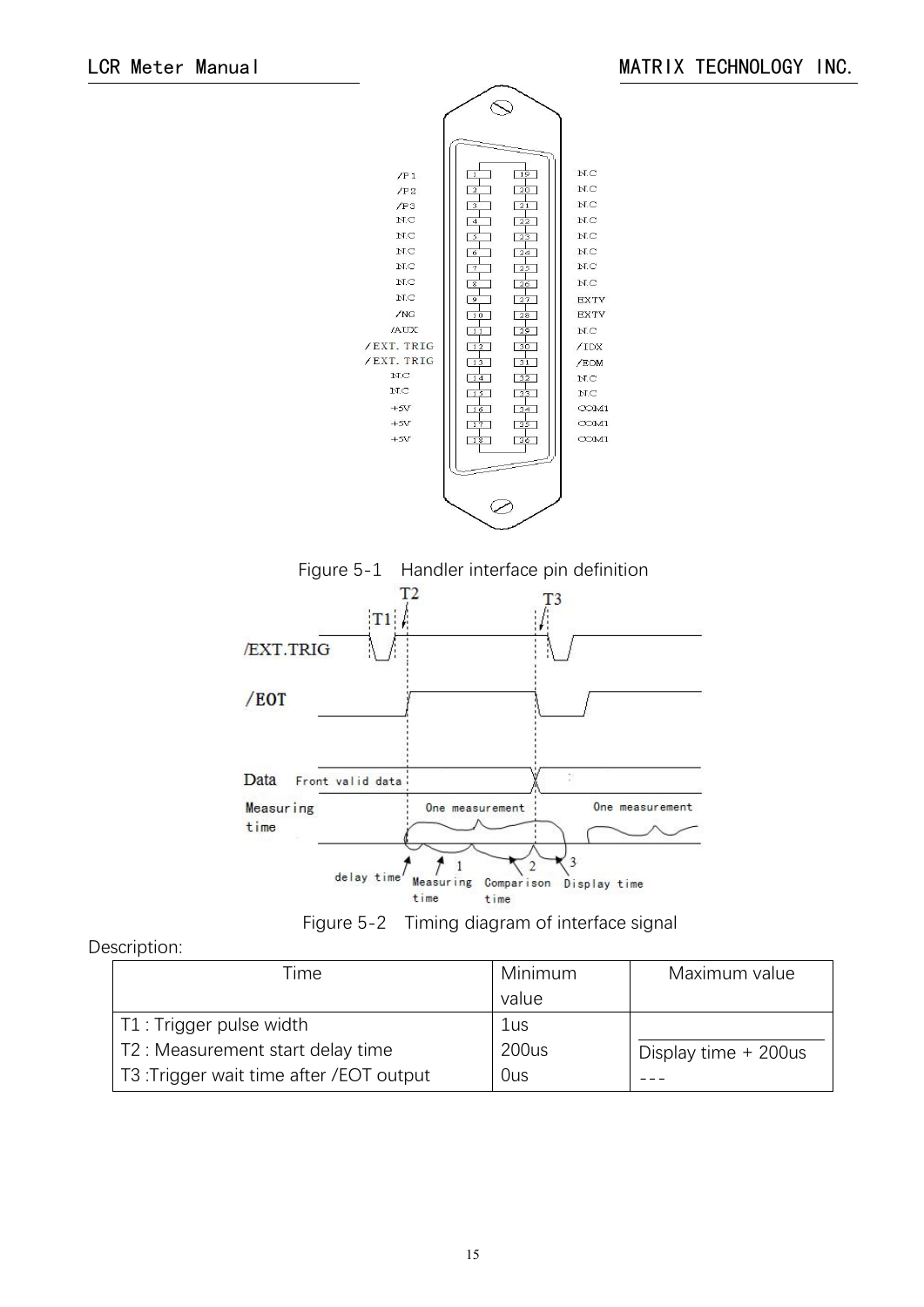

Figure 5-3 Schematic diagram of Handler interface signal

- When the internal power supply is used, the 1 and 2 of the J205 are connected; the 1 and the 2 of the J204 are connected.
- When using an external power supply (factory default), the 2 and 3 of the J205 are connected; the 2 and 3 of the J204 are connected.

# Chapter 6 Operation example

### 6.1 Clear operation

**One way to clear:** (In this way, the instrument will clear all the frequency points)

| <b>FUNC</b><br>$: Cs-D$<br>FREQ: 10kHz | MEAS DISP ><br><b>RANGE: AUTO</b><br><b>SPEED: SLOW</b> | <b>MEAS</b><br><b>DISP</b> |
|----------------------------------------|---------------------------------------------------------|----------------------------|
| <b>LEVEL: 1. 0V</b>                    | COMP : OFF                                              | <b>BIN</b><br><b>DISP</b>  |
| $\mathbb{C}$ s                         | 0.1444p<br>RF.                                          |                            |
|                                        | 0.2511                                                  |                            |
| Vm:OFF<br>i Use softkeys to select     | Im:OFF                                                  | Quick<br>Clear             |

Figure 6-1 Measurement display page

Step:

- 1. As shown above ,when the cursor is in <MEAS DISP> , the [Quick Clear] soft key will be displayed .
- 2. Press [Quick Clear] soft key, "To make UNKNOWN short"will be displayed on the screen. At this time, there are 3 regional soft options: [YES] ,[NO], [CANCEL].
- 3. Select [CANCEL], then quit the operation of SHORT; Select "NO", skip the SHORT operation, and enter the fourth step;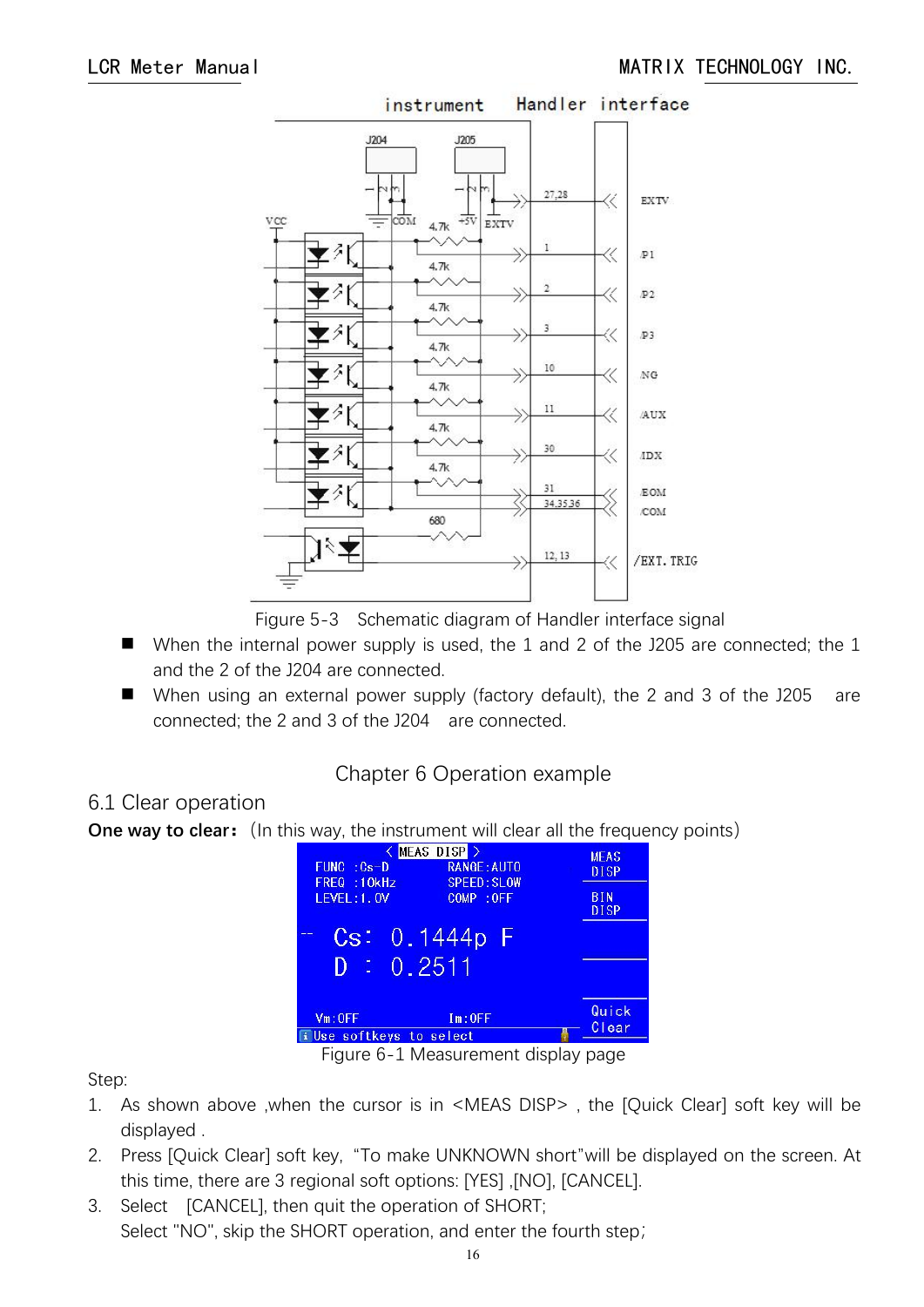Select "YES", the instrument will enter a short circuit cleared process, if the short circuit failure, will jump to the second step to re ask; Note: When performing SHORT operation, must ensure that the test fixture is short.

- 4. "To make UNKNOWN open"is displayed on the screen.At this time, there are 3 regional soft options: [YES] ,[NO], [CANCEL].
- 5. Select [CANCEL], then quit the operation of OPEN; Select "NO", skip the OPEN operation, and enter the sixth step; Select "YES", the instrument will enter a open circuit cleared process, if the open circuit failure, will jump to the second step to re ask; Note: When performing OPEN operation, must ensure that the test fixture is open.
- 6. Clear end.

**Another way to clear:** (In this way, the instrument will clear current frequency point)





1. Press [TOOL] key in <MEAS DISP> page or in <BIN DISP> page ,or in <MULTI PARA. DISP> page, the [SINGLE SHORT] and [SINGLE OPEN] will displayed .

2. If you need SHORT operation, please make the test fixture short, and then select the [SINGLE SHORT] softkey, the current test status will be short circuit cleared.

3. If you need OPEN operation, please make the test fixture open, and then select the [SINGLE OPEN] softkey, the current test status will be open circuit cleared.

6.2 Set sorting

| <b>COMP</b><br>0FF<br>NOMINAL: 0.1000pF | <b>BIN DISP</b><br>$\therefore$ OFF<br><b>AUX</b> | <b>COUNT</b><br>$:$ OFF<br><b>MODE</b><br>$\Delta\%$<br>÷ | <b>MEAS</b><br><b>DISP</b> |
|-----------------------------------------|---------------------------------------------------|-----------------------------------------------------------|----------------------------|
| $LOW[\%]$<br>BIN                        | HIGH[%]                                           | <b>COUNT</b>                                              | <b>BIN</b><br><b>DISP</b>  |
| $\overline{2}$<br>3<br>2nd              |                                                   |                                                           |                            |
| <b>AUX</b><br>0FF                       | <b>OUT</b>                                        |                                                           |                            |
| Cs: 0.1443p F<br>: 0.2493<br>D          | Quick<br>Clear                                    |                                                           |                            |
| i Use softkeys to select<br>$- \cdot$   | $\sim$ $\sim$<br>--------                         |                                                           |                            |

Figure 6-2 <BIN DISP> page

- 1. Press the "MEAS" button on the panel to enter the < MEASDISP > page (as shown in Figure
- 6-1), and press "BIN DISP " softkey to enter <sup>&</sup>lt; BIN DISP <sup>&</sup>gt; page (as shown in Figure 6-2).2. Move the cursor to the "NOMINAL", press the number keys and softkey to input the nominal value of main parameter.
- 3. Move the cursor to the lower or upper limit of the BIN1~ BIN3, use digital keys and OK key to enter the upper and lower limits.
- 4. Move the cursor to the lower or upper limit of 2nd, press the number keys and softkey to input the upper and lower limits of the second parameter.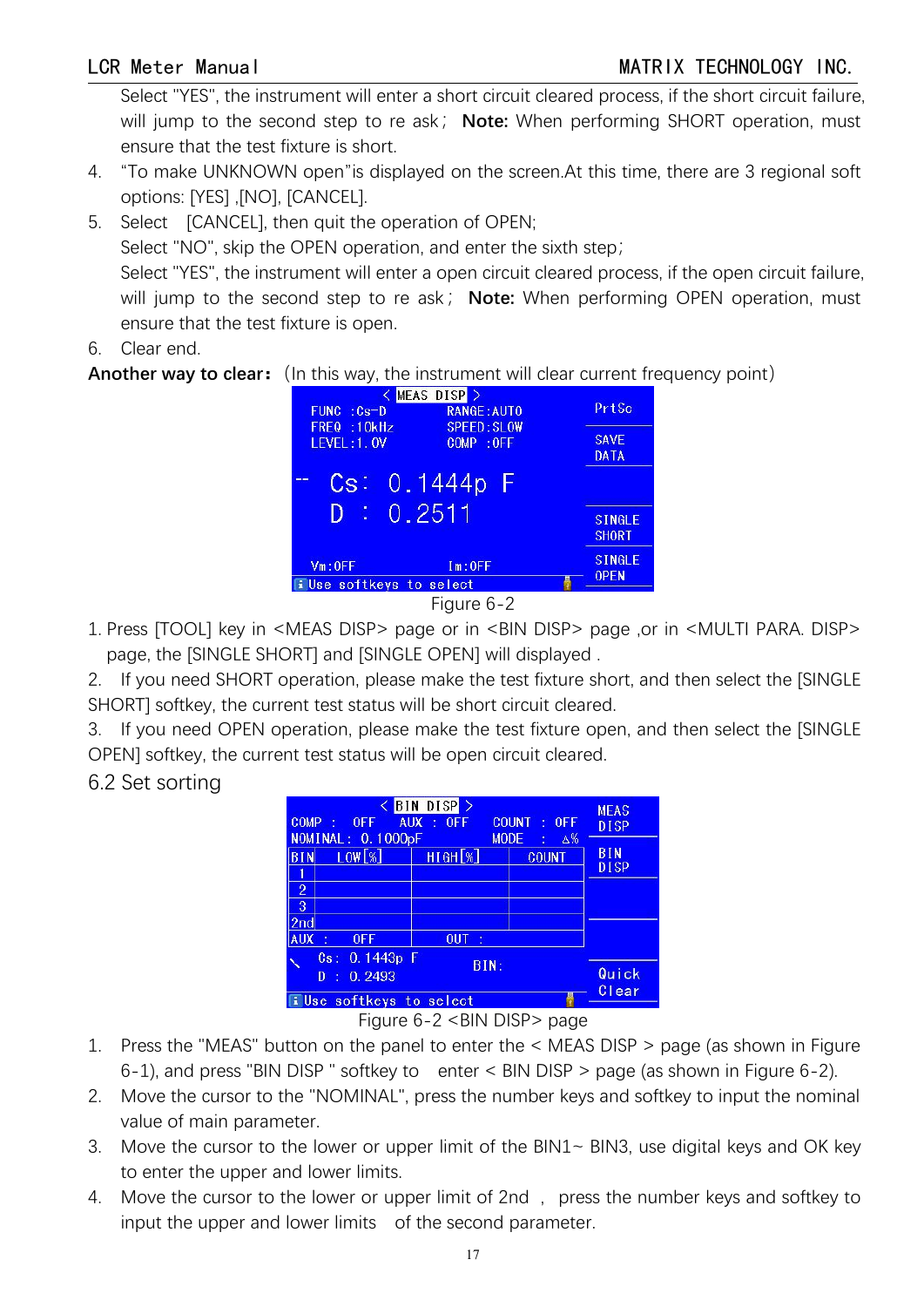5. Move the cursor to "COMP", open the comparison switch.

# Appendix: list of parameters of various models

| Measurement function                 |                                                                                                                                                                                                                                                                 |  |
|--------------------------------------|-----------------------------------------------------------------------------------------------------------------------------------------------------------------------------------------------------------------------------------------------------------------|--|
| MCR test parameters                  | Ζ ,  Y , C, L, X, B, R, G, D, Q, θ                                                                                                                                                                                                                              |  |
|                                      | MCR5010: 100Hz,120Hz,1kHz,10kHz                                                                                                                                                                                                                                 |  |
|                                      | MCR5030: 100Hz,120Hz,1kHz,10kHz, 20kHz, 30kHz                                                                                                                                                                                                                   |  |
| Test frequency                       | MCR5100: 40Hz, 50Hz, 60Hz, 80Hz, 100Hz, 120Hz, 150Hz, 200Hz,<br>250Hz、300Hz、400Hz、500Hz、600Hz、800Hz、1kHz、<br>1.2kHz、1.5kHz、2kHz、2.5kHz、3kHz、4kHz、5kHz、6kHz、<br>7.5kHz、10kHz、12kHz、15kHz、20kHz、25kHz、30kHz、<br>40kHz、50kHz、60kHz、75kHz、100kHz                    |  |
|                                      | MCR5200 : 40Hz、50Hz、60Hz、80Hz、100Hz、120Hz、150Hz、200Hz、<br>250Hz、300Hz、400Hz、500Hz、600Hz、800Hz、1kHz、<br>1.2kHz、1.5kHz、2kHz、2.5kHz、3kHz、4kHz、5kHz、6kHz、<br>7.5kHz、10kHz、12kHz、15kHz、20kHz、25kHz、30kHz、<br>40kHz、50kHz、60kHz、75kHz、100kHz、120kHz、150kHz、<br>200kHz |  |
| Basic measurement<br>accuracy        | $0.1\%$ (MCR5010:0.15%)                                                                                                                                                                                                                                         |  |
| equivalent circuit                   | In series, parallel                                                                                                                                                                                                                                             |  |
| Mathematics function                 | Absolute deviation, Percentage deviation                                                                                                                                                                                                                        |  |
| Range mode                           | AUTO, HOLD, Manual selection                                                                                                                                                                                                                                    |  |
| Trigger mode                         | INT, EXT                                                                                                                                                                                                                                                        |  |
| Speed $(ge1kHz)$                     | FAST: less than 30 times per second,<br>MED : 10 times per second,<br>SLOW: 3 times per second,                                                                                                                                                                 |  |
| Average number                       | $1 - 255$                                                                                                                                                                                                                                                       |  |
| Delay Time                           | $0$ —6s, 1ms step                                                                                                                                                                                                                                               |  |
| Calibration function                 | Quick Clear / SINGLE SHORT / SINGLE OPEN                                                                                                                                                                                                                        |  |
| Test terminal                        | Five terminals                                                                                                                                                                                                                                                  |  |
| Display mode                         | Direct display, $\Delta$ , $\Delta\%$ , $V/I$                                                                                                                                                                                                                   |  |
| Monitor                              | 5 bit resolution, 4.3 inch LCD display                                                                                                                                                                                                                          |  |
| test signal                          |                                                                                                                                                                                                                                                                 |  |
| Output impedance                     | 30 $\Omega$ , 100 $\Omega$                                                                                                                                                                                                                                      |  |
| Test signal level                    | $0.1V$ , $0.3V$ , $1V$<br>; Accuracy: 5%                                                                                                                                                                                                                        |  |
| Display range                        |                                                                                                                                                                                                                                                                 |  |
| Z , R, X                             | $0.01$ m $\Omega$ - 99.999 M $\Omega$                                                                                                                                                                                                                           |  |
| Y , G, B                             | $0.0001\mu S - 99.999 S$                                                                                                                                                                                                                                        |  |
| $\overline{\mathsf{C}}$              | $\overline{0.0001 \text{ pF}} - 9.9999 \text{ F}$                                                                                                                                                                                                               |  |
|                                      | $0.0001 \mu H - 999.99 H$                                                                                                                                                                                                                                       |  |
| D                                    | $0.0001 - 9.9999$                                                                                                                                                                                                                                               |  |
|                                      | $0.0001 - 99999$                                                                                                                                                                                                                                                |  |
| $\frac{1}{\sqrt{2}}$<br>(DEG)        | $-179.99^{\circ}$ - 179.99 $^{\circ}$                                                                                                                                                                                                                           |  |
| $\theta$ (RAD)                       | $-3.14159 - 3.14159$                                                                                                                                                                                                                                            |  |
| Other                                |                                                                                                                                                                                                                                                                 |  |
| Multi parameter display we parameter | Five parameters can be selected to test and display at the same time                                                                                                                                                                                            |  |